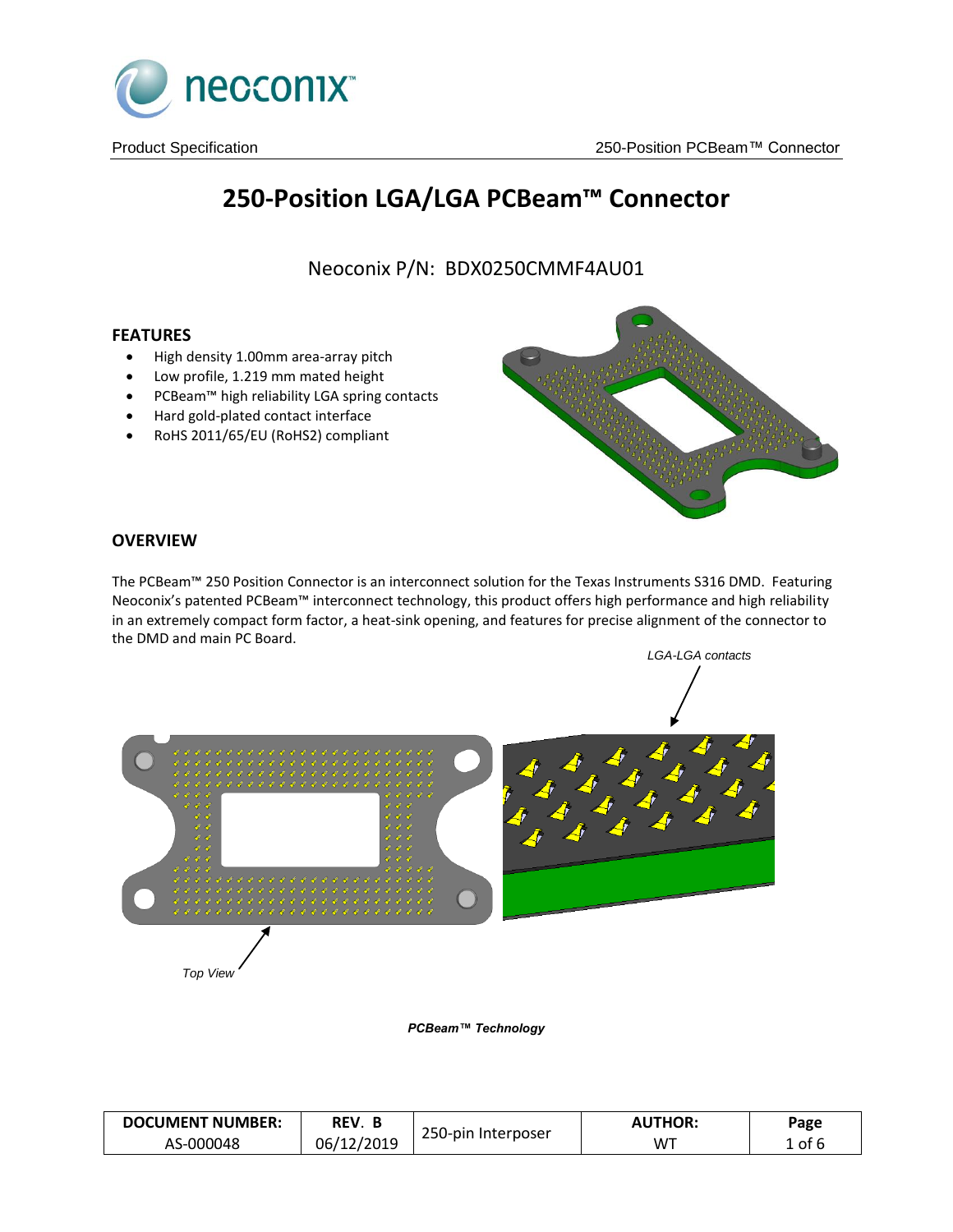

#### **CROSS REFERENCE INFO:**

• TI Interposer Drawing: 2515386

#### **ORDERING INFORMATION**:

- Part Number: BDX0250CMMF4AU01
- 
- Minimum Production Order Quantity: 400
- Lead Time: 8 weeks ARO

Production Packaging: Vacuum formed Low Profile Matrix Trays

## **SPECIFICATIONS**

### **MECHANICAL**

#### **ELECTRICAL**

#### **ENVIRONMENTAL**

#### **MATERIALS**

*NOTE: Specifications are subject to change without notice.*

| <b>DOCUMENT NUMBER:</b> | REV. B     |                    | <b>AUTHOR:</b> | Page   |
|-------------------------|------------|--------------------|----------------|--------|
| AS-000048               | 06/12/2019 | 250-pin Interposer | M™             | 2 of F |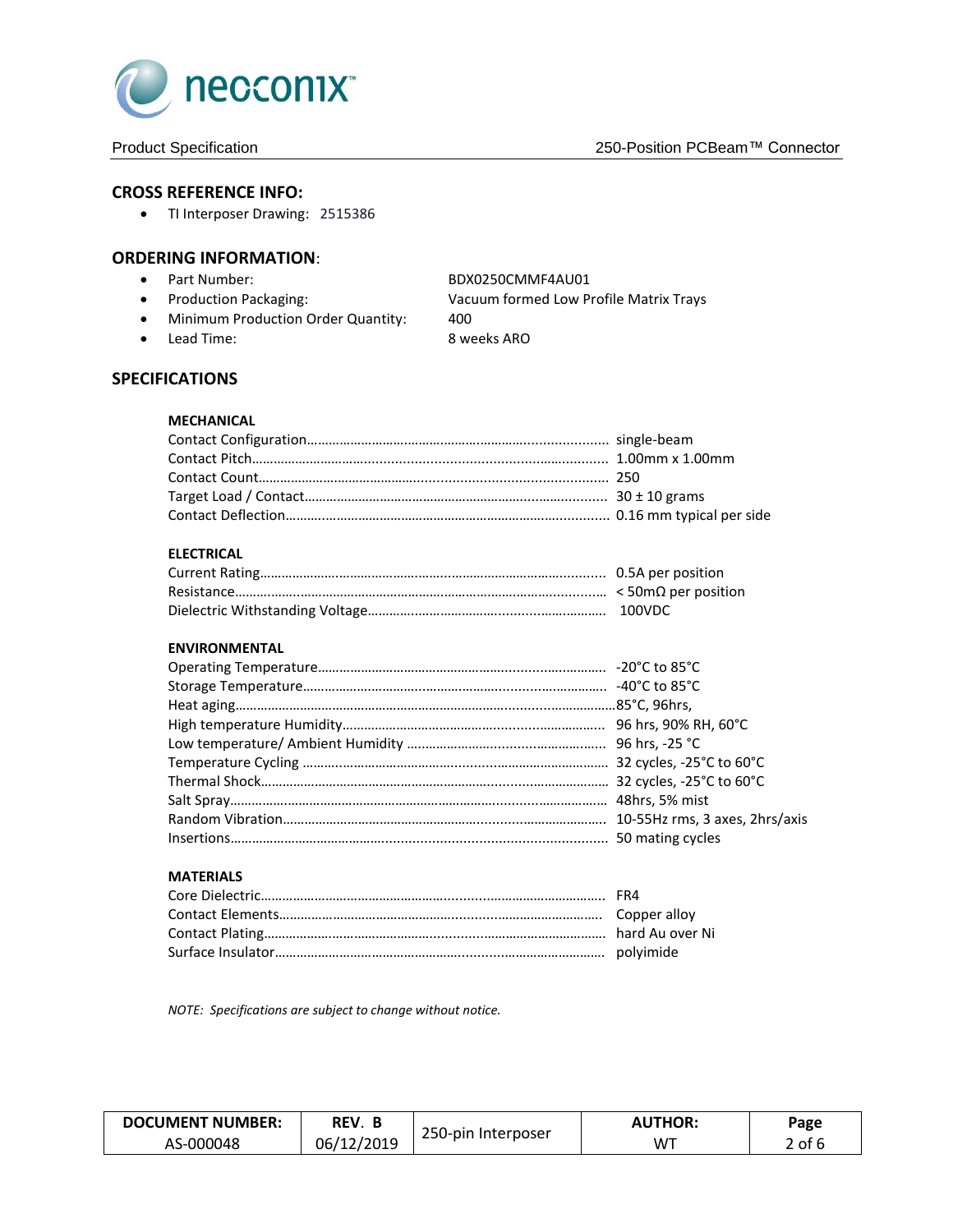

## **DIMENSIONAL INFORMATION**



Note: This example information is for reference only. Please refer to the latest product drawing.

| <b>DOCUMENT NUMBER:</b> | REV. B     |                    | <b>AUTHOR:</b> | Page       |
|-------------------------|------------|--------------------|----------------|------------|
| AS-000048               | 06/12/2019 | 250-pin Interposer | W™             | $3$ of $6$ |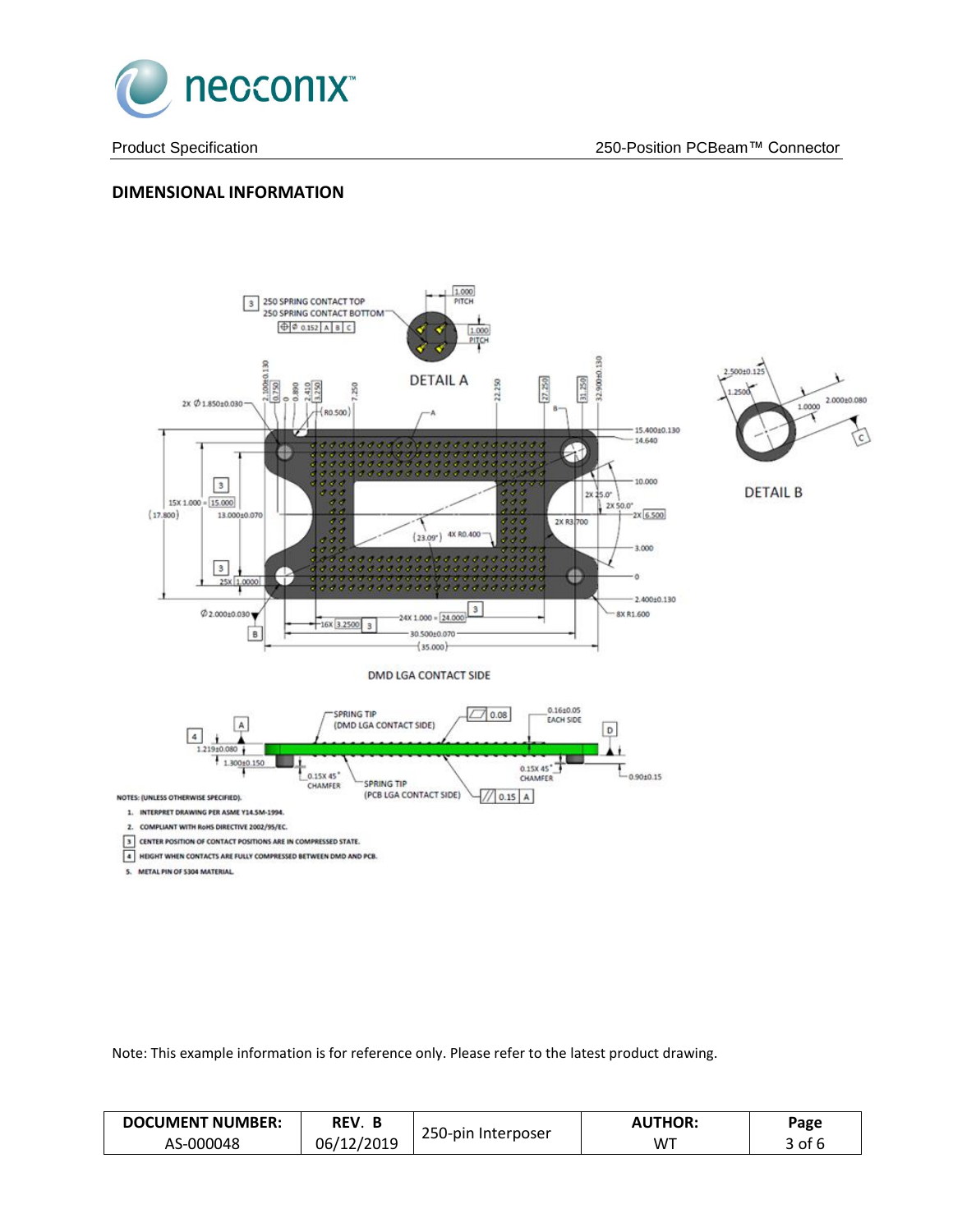

## **RECOMMENDED PCB LAYOUT**



Note: This information is for reference only. Please refer to the latest product drawing.

| <b>DOCUMENT NUMBER:</b> | REV. B     |                    | <b>AUTHOR:</b> | Page   |
|-------------------------|------------|--------------------|----------------|--------|
| AS-000048               | 06/12/2019 | 250-pin Interposer | . WT           | 4 of 6 |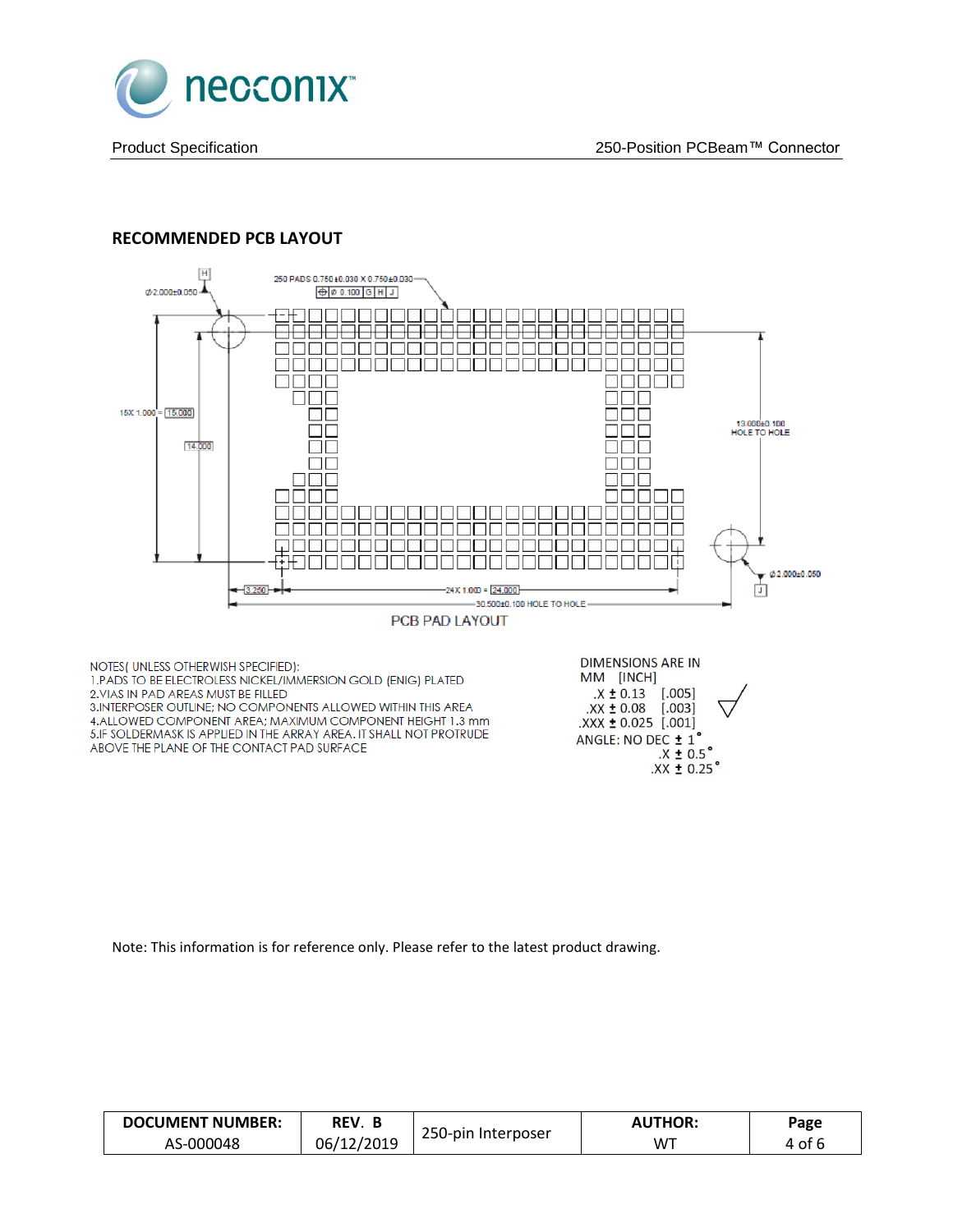

### **ASSEMBLY & HANDLING GUIDELINES**

- The use of latex gloves is recommended when handling interposers. As with any normal force connector, avoid touching contact tips and handle the product only by its edges.
- When clamping the module, PCB, or FPC onto the connector, please ensure that the force is applied uniformly. Force should be applied vertically through the z-axis and not in an angled direction.
- Cleaning is typically not needed if the product is kept in original packaging. When necessary, cleaning can be employed with the use of compressed air. Direct the flow of air in the direction that the contact elements are pointing. Cleaning can also be performed with an ultrasonic bath of isopropyl alcohol (IPA). A 5 minute soak can be followed by a 10 minute bake at 65°C.
- When not in use, please keep product stored in original packaging.

#### **PACKAGING INFO**

Production parts are provided in low profile vacuum formed trays. Each tray holds 10 pcs at 40 trays per carton, Total= 400 PCS/Carton



NOTE(UNLESS OTHERWISH SPECIFIED): **1. COMPONENT LOAD PER TRAY: 10PCS** 40 TRAY/CARTON: 380mm X 270mm X 200mm. TOTAL: 400PCS/CARTON 2. MATERIAL: TRANSPARENT POLYSTYRENE (PS).

| <b>DOCUMENT NUMBER:</b> | REV. B     |                    | <b>AUTHOR:</b> | Page   |
|-------------------------|------------|--------------------|----------------|--------|
| AS-000048               | 06/12/2019 | 250-pin Interposer | $W^+$          | 5 of 6 |